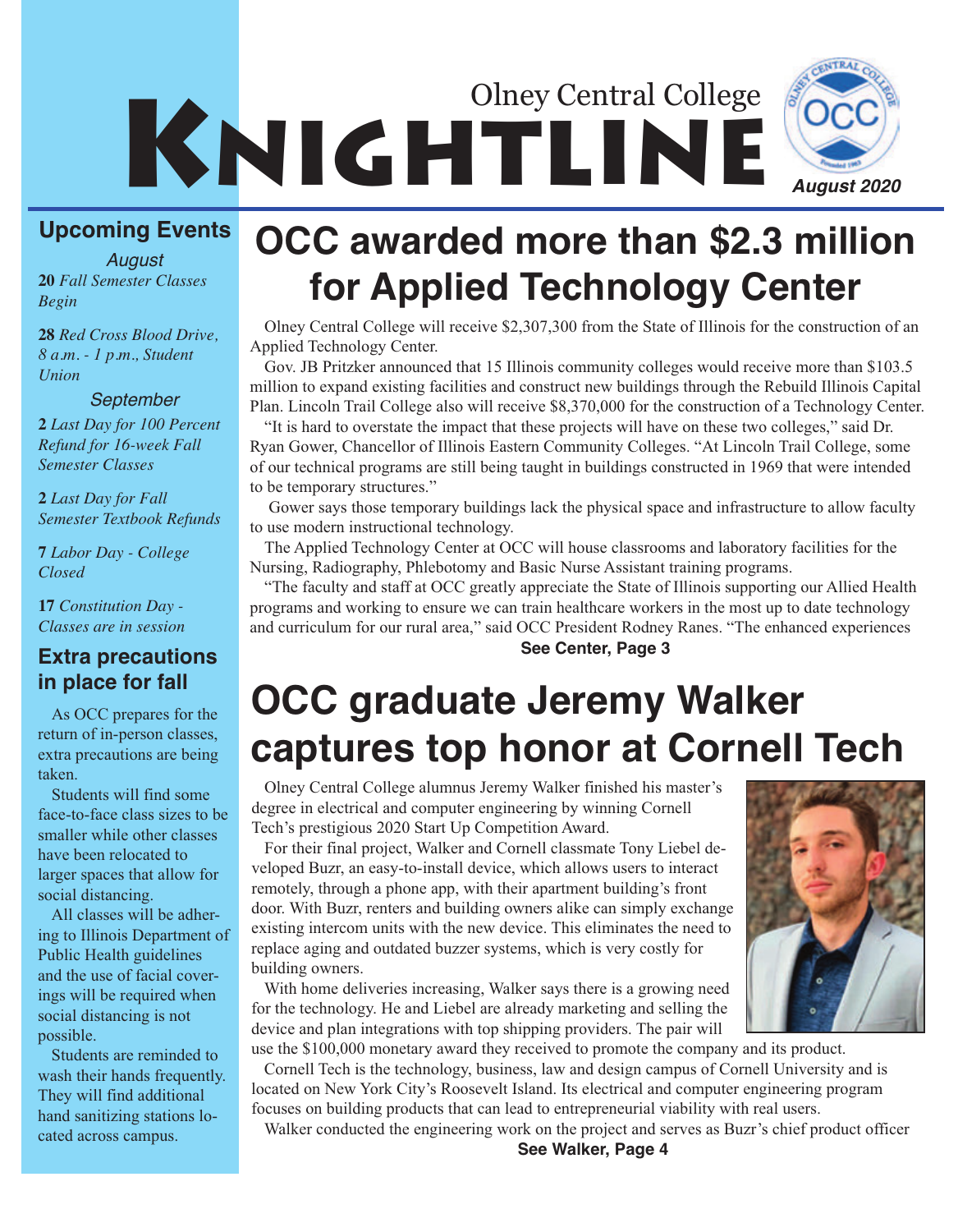# **KJ Conklin joins OCC coaching staff**

KJ Conklin has joined Olney Central College as an assistant men's basketball coach.

"I am extremely excited about working with these players," Conklin said. "I've had a chance to meet and work with them for the last two weeks and they have a passion to get better. With the delayed start to the season, we will have the additional time to do that. I am really looking forward to helping them in their journey both off and on the court."

Conklin previously served as a graduate assistant coach at Louisiana Tech University in Ruston, La. During his two years at Louisiana Tech, Conklin assisted in all day-to-day operations of the program including travel arrangements, recruiting efforts and summer basketball camp.

During his time at Louisiana Tech, the Bulldogs compiled a 42-21 record. In his second season, the team finished tied for second in the Conference USA standings with Western Kentucky and led Conference USA in total wins with 22.

Men's Basketball Interim Head Coach Casey Wyllie is excited to have Conklin on the Blue Knights' coaching staff.

"He is a worker that will bring a tremendous amount of energy on a daily basis that will benefit our program," Wyllie said. " KJ came very highly recommended from the entire Louisiana Tech basketball staff. His experiences at the Division I level will be valuable for our players and entire program."

Wyllie also served as a graduate assistant coach for Louisiana Tech from 2015-2017.

"I've gotten to know Coach Wyllie and I'm excited to work with him," Conklin said. "OCC has a great program, which enjoys great community support."

Before going to Louisiana Tech, Conklin served as a varsity assistant basketball coach at Sterling High School in Illinois for the 2017-18 season under coach Ryan Vasquez. In that season, Sterling went 23-10, won the Northern Illinois Big 12 Conference Championship and made a IHSA 3A Sweet 16 appearance while also amassing a 15-game winning streak.

Prior to Sterling, Conklin served as a student manager for four years at Illinois State under head coach Dan Muller and received his bachelor's degree in Social Science Education. While at ISU, Conklin aided in opponent individual player scouting, supervision of team managers, and contributed in recruiting evaluations and letters.

A native of Rock Falls, Conklin also served as a Pure Sweat intern under NBA skills trainer Drew Hanlen during the summers of 2018 and 2019. As an intern, he has helped with the development of several premier NBA and college players in the pre-draft process. Conklin previously worked college basketball camps at Iowa, Marquette, Kentucky, Illinois State and Louisiana Tech.



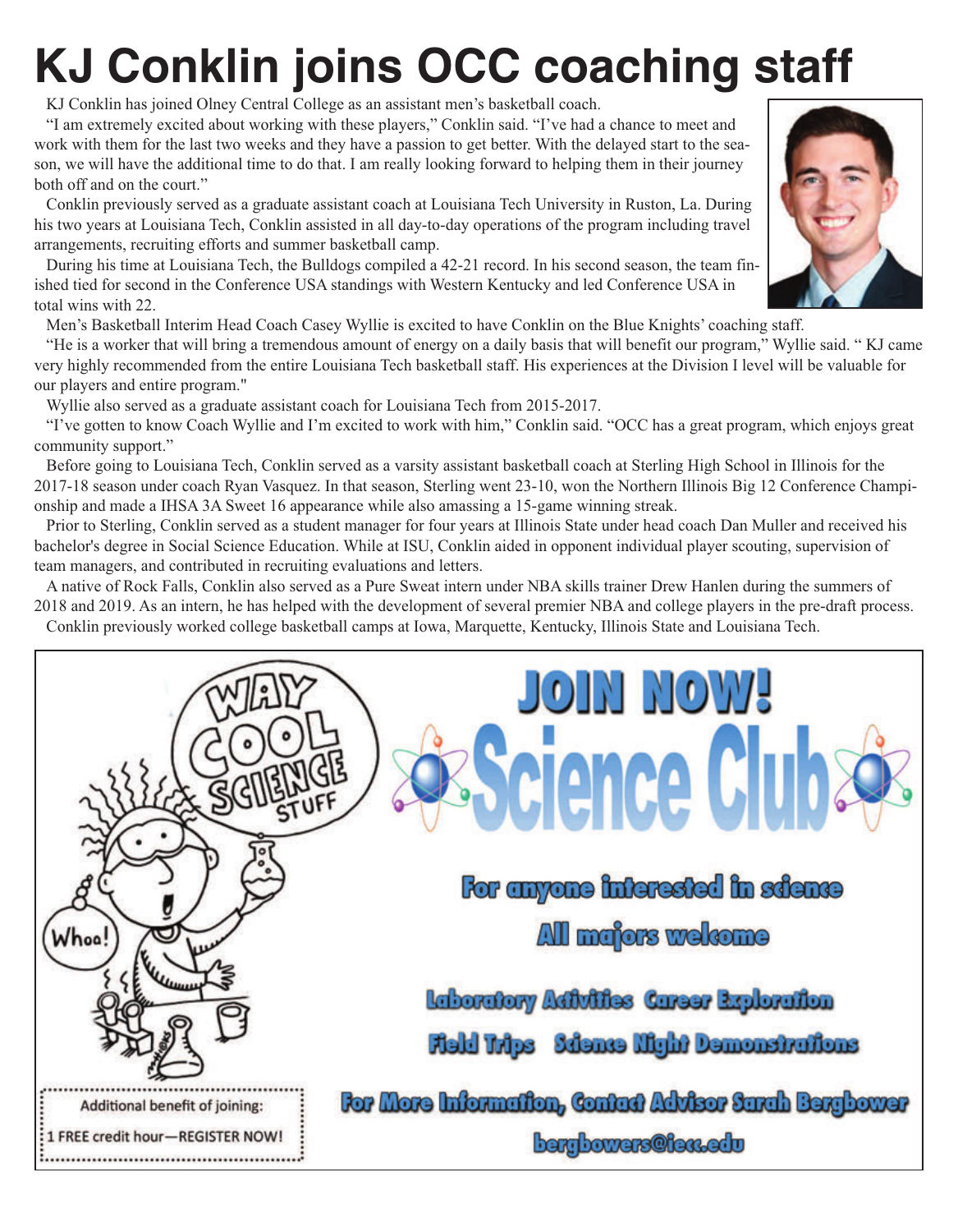### **David Denton publishes new book featuring latest essays on JFK assassination**

Olney Central College Professor David Denton has published a collection of his latest essays regarding the assassination of President John F. Kennedy.

The 88-page publication primarily focuses on new witness information and previously classified documents related to the Kennedy assassination, which were released by the National Archives in 2017.

"The essays are my analysis of these things written over a three-year period," Denton said. "The articles put a narrative and perspective to them."

Nearly 57 years after the assassination, Denton says discrepancies remain between the official version of Kennedy's death and the public's perception of the events surrounding Nov. 22, 1963.

"One reason why it has stayed on the forefront

is there are still a lot of unresolved issues," Denton said. "Opinion polls suggest that 75 percent of Americans believe there was a conspiracy in Dallas, yet most academic institutions, the media and the government stubbornly cling to the lone nut gunman theory.

"I tried to put a historical bent to this," Denton added. "There are enough facts in the case to point to something sinister going on in Dallas. My position is that Kennedy's death is unresolved, not unsolved. There is enough evidence to create the probability that there was a conspiracy to kill the president and one man didn't act alone."

Published by Midnight Writer News, Denton's "Essays on the Assassination of President John F. Kennedy" is available for purchase at www.lulu.com and JFKHistorical.com.

Denton is already working on his next article. The essay involves new documents and information pointing to the idea that elements of the U.S. military may have been complicit in the assassination.

Denton has studied the Kennedy assassination for nearly three decades and has taught the course, Political Assassinations of the 1960s, since 2001. Over the years, he has interviewed several people associated with the case and has researched hundreds of documents related to both Kennedy and suspected assassin Lee Harvey Oswald.

In 2013, Denton helped organize a two-day event at OCC marking the 50th anniversary of Kennedy's death. The conference brought together nationally-known academics, scholars and authors to lend their perspectives on the events leading up to and following the assassination.

Last year, Denton helped bring the nation's foremost experts on the assassinations of John F. Kennedy, Robert F. Kennedy and Martin Luther King Jr. to OCC for a four-day conference.

### **Center** *Continued from Page 1*

this will provide to our students cannot be measured and will have a direct impact on our area healthcare agencies who are looking for skilled, career prepared employees."

The newly designed space will allow the faculty to incorporate simulation technology into the program that Ranes says will significantly enhance the experience for the Nursing students at Olney Central College and Allied

Health students from across the IECC District.

The decision to release this funding in a time when state budgets are tight has been met with questions.

"As the ongoing COVID-19 pandemic continues to affect the economy of every state in the nation, it is more critical than ever that we continue to invest in the state's educational institutions so they can continue to provide resources that advance livelihoods and spur the economy," Pritzker said.

## **LSC offers free tutoring**

Free tutoring is available to Olney Central College students through the Learning Skills Center.

If you are having difficulties in a class, first talk with your instructor and then contact the LSC. A Math Lab is available from 9 to 11 a.m. Monday through Friday.

The LSC is located in the back of the Anderson Library. If you have trouble locating it, just stop by the library desk and the staff can direct you.

#### **Men's Basketball Golf Outing Sept. 12**

The OCC Men's Basketball team wil host its annual Coach Gene Duke Memorial Golf Scramble on Sept. 12 at the Richland Country Club.

Check-in begins at 11 a.m., with a shotgun start at 1 p.m. Prizes will be awarded.

Proceeds from the event will go toward student athlete meal plans.

Interim Head Coach Casey Wyllie said due to COVID-19, this will be the largest fund-raiser prior to the season.

For more information, contact Wyllie at 815-822-4073.

#### **Lock Vehicles**

Students utilizing the OCC parking lots are advised to keep their vehicles locked when unattended.

#### **Lost and Found**

If you have lost an item, please check with Student Services.